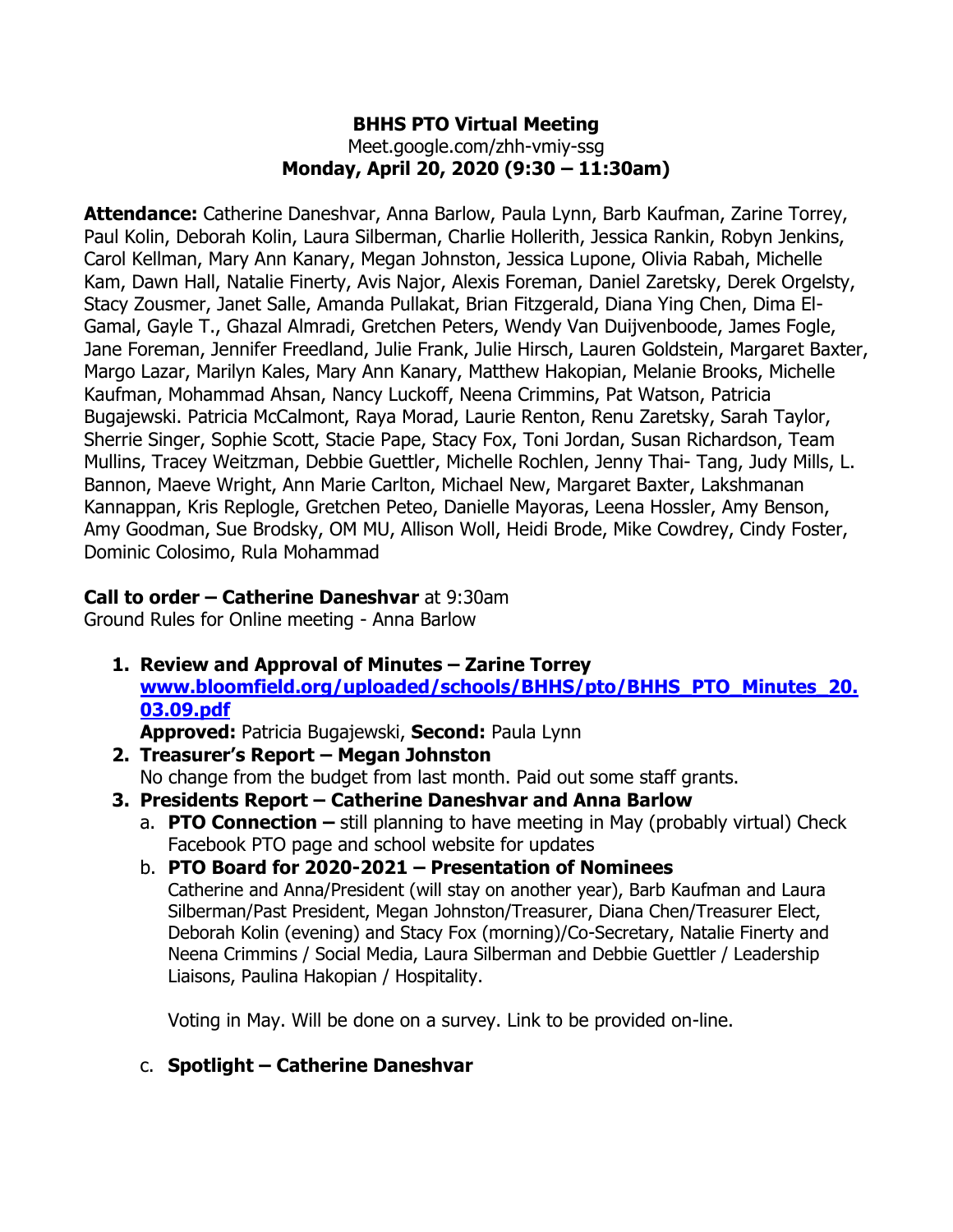**Seniors** – prom, all night party, graduation: TBD. Please look for a letter to seniors from Charlie Hollerith and Admin on BHHS home page. Senior montage being developed by Student Leadership. Students should have received email on where to submit photos. FAFSA – can be appealed if needed

**Junior/Sophomores** – no multiple choice questions on AP tests. AP reviews will be done online. Parking spots for current Juniors can be purchased by May 31st. Can apply now on Form on school website. Lottery for current Sophomores held June 3rd

NHS Induction still waiting to be scheduled. Probably in Fall **Community Service hours** – optional google classroom for each grade Dates (on agenda) to be more concrete by May 18th

- d. **General Updates:** Music, Theatre keep concert uniforms for now. Music directors looking for alternate ways to showcase students. Senior bios are gathered online. Possible Senior event in summer to honor students and collect uniforms. Band camp register to June  $1<sup>st</sup>$  and theatre students are keeping up with rehearsal on-line. We hope to see Shakespeare in Love sometime.
- e. **Support Local Businesses:** Throughout the school year and various activities, local businesses have been a strong support for our schools. Now, it's our turn! Please support them at this time so that they are still there when we arrive on the other side. Many are open for delivery, take-out and/or grab-n-go – or even gift cards.
- f. Some but not all: **Beau's** [-](https://www.facebook.com/BillsBloomfieldHills/?__tn__=%2CdKH-R-R&eid=ARBVcqXkVBaTXZ43jcG5pBLN7ZrtCZPG60_xNpb51tdME7vhPPlhEetk_x4pYJbzNOtPxw6tp40Lgoze&fref=mentions&hc_location=group) **[Bill's](https://www.facebook.com/BillsBloomfieldHills/?__tn__=%2CdKH-R-R&eid=ARBVcqXkVBaTXZ43jcG5pBLN7ZrtCZPG60_xNpb51tdME7vhPPlhEetk_x4pYJbzNOtPxw6tp40Lgoze&fref=mentions&hc_location=group)** [-](https://www.facebook.com/BeyondJuiceMapleRd/?__tn__=%2CdKH-R-R&eid=ARBZS1P0qlQb6vLlGWnvw4_rkWEwp_6rMci5z3xSQe-qmBrSL_I6VTo5VhvIstPqzndWosnwdcdjBzKL&fref=mentions&hc_location=group) **[Beyond Juicery + Eatery](https://www.facebook.com/BeyondJuiceMapleRd/?__tn__=%2CdKH-R-R&eid=ARBZS1P0qlQb6vLlGWnvw4_rkWEwp_6rMci5z3xSQe-qmBrSL_I6VTo5VhvIstPqzndWosnwdcdjBzKL&fref=mentions&hc_location=group) Brooklyn Bagels** [-](https://www.facebook.com/DoubleTree-by-Hilton-Bloomfield-Hills-1783878128588885/?__tn__=%2CdKH-R-R&eid=ARAr2yW8A1tv8OJi7ncHxNJNNlLsgkBKjfMFo0MOpdAppBW4NUMoySwWG6Ihthy9yip6PxHvbSGVQg-I&fref=mentions&hc_location=group) **[DoubleTree by Hilton](https://www.facebook.com/DoubleTree-by-Hilton-Bloomfield-Hills-1783878128588885/?__tn__=%2CdKH-R-R&eid=ARAr2yW8A1tv8OJi7ncHxNJNNlLsgkBKjfMFo0MOpdAppBW4NUMoySwWG6Ihthy9yip6PxHvbSGVQg-I&fref=mentions&hc_location=group)** [Bloomfield Hills](https://www.facebook.com/DoubleTree-by-Hilton-Bloomfield-Hills-1783878128588885/?__tn__=%2CdKH-R-R&eid=ARAr2yW8A1tv8OJi7ncHxNJNNlLsgkBKjfMFo0MOpdAppBW4NUMoySwWG6Ihthy9yip6PxHvbSGVQg-I&fref=mentions&hc_location=group) Catering – **Crispelli's** – **Damas** –**Hazel, Ravines and Downtown Kitchen** - **[D'vine Cookies](https://www.facebook.com/Dvinecookies/?__tn__=%2CdKH-R-R&eid=ARAkefcnNavbld4QjIoviGzlteePK_wl6z2hG8tFXgD7in-a_VRx7GoGozoGhXeI9Gn_Uf06VQoyY-k-&fref=mentions&hc_location=group)** – **Einstein Bagels** - **Ellen's Bakery and Cafe** – **Fifth Tavern** - **[frame](https://www.facebook.com/framehazelpark/?__tn__=%2CdKH-R-R&eid=ARATKr0O0nS4QVMeHTFDt-d4sz3p8x08DLDMgvjJpYTEPa7xebqtaOpTfxNCShge_1mngC18-hXV7g62&fref=mentions&hc_location=group)** - **[Jessica's Natural Foods](https://www.facebook.com/pages/Jessicas-Natural-Foods/112469052428526?__tn__=%2CdKH-R-R&eid=ARBYLteG8hKZ7fAcmJ4oqGICYsHM5YHMUEN0I5o-BizFJhhCVvegJED6hW6mDpGe1OATENhOstH29iht&fref=mentions&hc_location=group)** – **Jersey Bagels,** both locations [-](https://www.facebook.com/pages/Kerbys-Koney-Island/113511138682659?__tn__=%2CdKH-R-R&eid=ARBC1PXrbue3n39BLGoDNJH9bD-NAsRkQXcHoST5KrDafDzbFZfDW8KvoExznQbEuGsa62t7v6yDqz5D&fref=mentions&hc_location=group) **[Kerby's Koney](https://www.facebook.com/pages/Kerbys-Koney-Island/113511138682659?__tn__=%2CdKH-R-R&eid=ARBC1PXrbue3n39BLGoDNJH9bD-NAsRkQXcHoST5KrDafDzbFZfDW8KvoExznQbEuGsa62t7v6yDqz5D&fref=mentions&hc_location=group)  [Island](https://www.facebook.com/pages/Kerbys-Koney-Island/113511138682659?__tn__=%2CdKH-R-R&eid=ARBC1PXrbue3n39BLGoDNJH9bD-NAsRkQXcHoST5KrDafDzbFZfDW8KvoExznQbEuGsa62t7v6yDqz5D&fref=mentions&hc_location=group)** - **[La Marsa](https://www.facebook.com/pages/La-Marsa-Bloomfield-Hills/337364356847429?__tn__=%2CdKH-R-R&eid=ARCEuy83yTUGD69c7zBuIz0YJB8_qLOOkEy3aHmJUWgEXNcIghT-tPrxTBnqhgJAh5HY8MZzu3-yw9KF&fref=mentions&hc_location=group)** [West Bloomfield and Bloomfield Hills](https://www.facebook.com/pages/La-Marsa-Bloomfield-Hills/337364356847429?__tn__=%2CdKH-R-R&eid=ARCEuy83yTUGD69c7zBuIz0YJB8_qLOOkEy3aHmJUWgEXNcIghT-tPrxTBnqhgJAh5HY8MZzu3-yw9KF&fref=mentions&hc_location=group) – **Leo's Coney Island** - **[Long Lake](https://www.facebook.com/Long-Lake-Market-2164850196936528/?__tn__=%2CdKH-R-R&eid=ARBoG8rIko-Yx7PaTPNFANRUQHDPoZpER_TODmQTFjVo2jVykqCa_-APBQXVdaNaRSskO68Su9ilWpQg&fref=mentions&hc_location=group)  [Market](https://www.facebook.com/Long-Lake-Market-2164850196936528/?__tn__=%2CdKH-R-R&eid=ARBoG8rIko-Yx7PaTPNFANRUQHDPoZpER_TODmQTFjVo2jVykqCa_-APBQXVdaNaRSskO68Su9ilWpQg&fref=mentions&hc_location=group)** – **Maple Theater and Café** - **Mex** [-](https://www.facebook.com/themoosepreserve/?__tn__=%2CdKH-R-R&eid=ARAVrLEF9aNdidh937s1JLdXtL0VEbA8zpzysPUtt5VXehZwh2VVRH6U2JEw2iwr-Y3sNPJDTaC__gTM&fref=mentions&hc_location=group) **[The Moose Preserve Bar & Grill](https://www.facebook.com/themoosepreserve/?__tn__=%2CdKH-R-R&eid=ARAVrLEF9aNdidh937s1JLdXtL0VEbA8zpzysPUtt5VXehZwh2VVRH6U2JEw2iwr-Y3sNPJDTaC__gTM&fref=mentions&hc_location=group)** [-](https://www.facebook.com/Nino-Salvaggio-International-Marketplace-288549268366784/?__tn__=%2CdKH-R-R&eid=ARDlPU2CcD1YqS3JVO9MO-FW1ynTwE0w4DYuXvTuDnWJV90yU0tKFqIosiOWLyd-rIABqQ2-fN_QEMfl&fref=mentions&hc_location=group) **[Nino Salvaggio](https://www.facebook.com/Nino-Salvaggio-International-Marketplace-288549268366784/?__tn__=%2CdKH-R-R&eid=ARDlPU2CcD1YqS3JVO9MO-FW1ynTwE0w4DYuXvTuDnWJV90yU0tKFqIosiOWLyd-rIABqQ2-fN_QEMfl&fref=mentions&hc_location=group)  [International Marketplace](https://www.facebook.com/Nino-Salvaggio-International-Marketplace-288549268366784/?__tn__=%2CdKH-R-R&eid=ARDlPU2CcD1YqS3JVO9MO-FW1ynTwE0w4DYuXvTuDnWJV90yU0tKFqIosiOWLyd-rIABqQ2-fN_QEMfl&fref=mentions&hc_location=group)** - **[Papa Romano's Pizza](https://www.facebook.com/Papa-Romanos-Pizza-Bloomfield-Hills-128431050543712/?__tn__=%2CdKH-R-R&eid=ARDIWxe_JjlHw5ybOXy0c9cVJo3jFwLtz5RjERoOjF-2QI8Rt4fljzsC9AA-L3qZCDFqJ1tzUMyQDrBi&fref=mentions&hc_location=group)**[, Bloomfield Hills](https://www.facebook.com/Papa-Romanos-Pizza-Bloomfield-Hills-128431050543712/?__tn__=%2CdKH-R-R&eid=ARDIWxe_JjlHw5ybOXy0c9cVJo3jFwLtz5RjERoOjF-2QI8Rt4fljzsC9AA-L3qZCDFqJ1tzUMyQDrBi&fref=mentions&hc_location=group) – **Roadside B&G** - **Rusty Bucket** - **Social Kitchen** - **Starbucks**, Lone Pine/Orchard Lake and Long Lake/Telegraph – **Toyology** – **Trader Joe's** [-](https://www.facebook.com/zalmansdeli/?__tn__=%2CdKH-R-R&eid=ARACTLJeAp24jZKWMmR_hTXbc_HL00D7F1vS02jcXvCBBP3Ucbq0bEu-hiPVAjM5-mFBJPXE6K6b_ljy&fref=mentions&hc_location=group) **[Zalman's Delicatessen](https://www.facebook.com/zalmansdeli/?__tn__=%2CdKH-R-R&eid=ARACTLJeAp24jZKWMmR_hTXbc_HL00D7F1vS02jcXvCBBP3Ucbq0bEu-hiPVAjM5-mFBJPXE6K6b_ljy&fref=mentions&hc_location=group)** - **[Zao Jun](https://www.facebook.com/zaojunnewasian/?__tn__=%2CdKH-R-R&eid=ARAQ833B5Mp6JnOVT4ZenFAfGBlDuK0aEdtA3tFsm4_-pTypIBcL-xLOTHSaevYTTuMVziO_wqG5DqJ7&fref=mentions&hc_location=group)** - **[Zoup!](https://www.facebook.com/ZoupBloomfield/?__tn__=%2CdKH-R-R&eid=ARBUgmE4DDoWdVnWVX1ng2aD0uq1Tts49yidYDApO987RZx-cvNQTaROAMEvRvteLVrvq2ycUn-XbVsQ&fref=mentions&hc_location=group)** Woodward/Sq. Lake

#### **4. Committee Reports**

.

a. **Bloomfield Youth Assistance (BYA) –** Paul Kolin

April 27<sup>th</sup> is recognition ceremony. Will be virtual, 6pm. Broadcast through livestream and on (cable) Channel 16. More details to follow. Will be a speech for each individual.

- **b. Sports and Clubs Update** Paul Kolin No report
- c. **Social Media update –** Paula Lynn Please reference PTO Facebook page.
- d. **Global Education Team (GET) –** Anna Barlow Global champions training on hold. Virtual GET meeting before end of year possible. This week will begin Ramadan. Calendar will show observance and detailed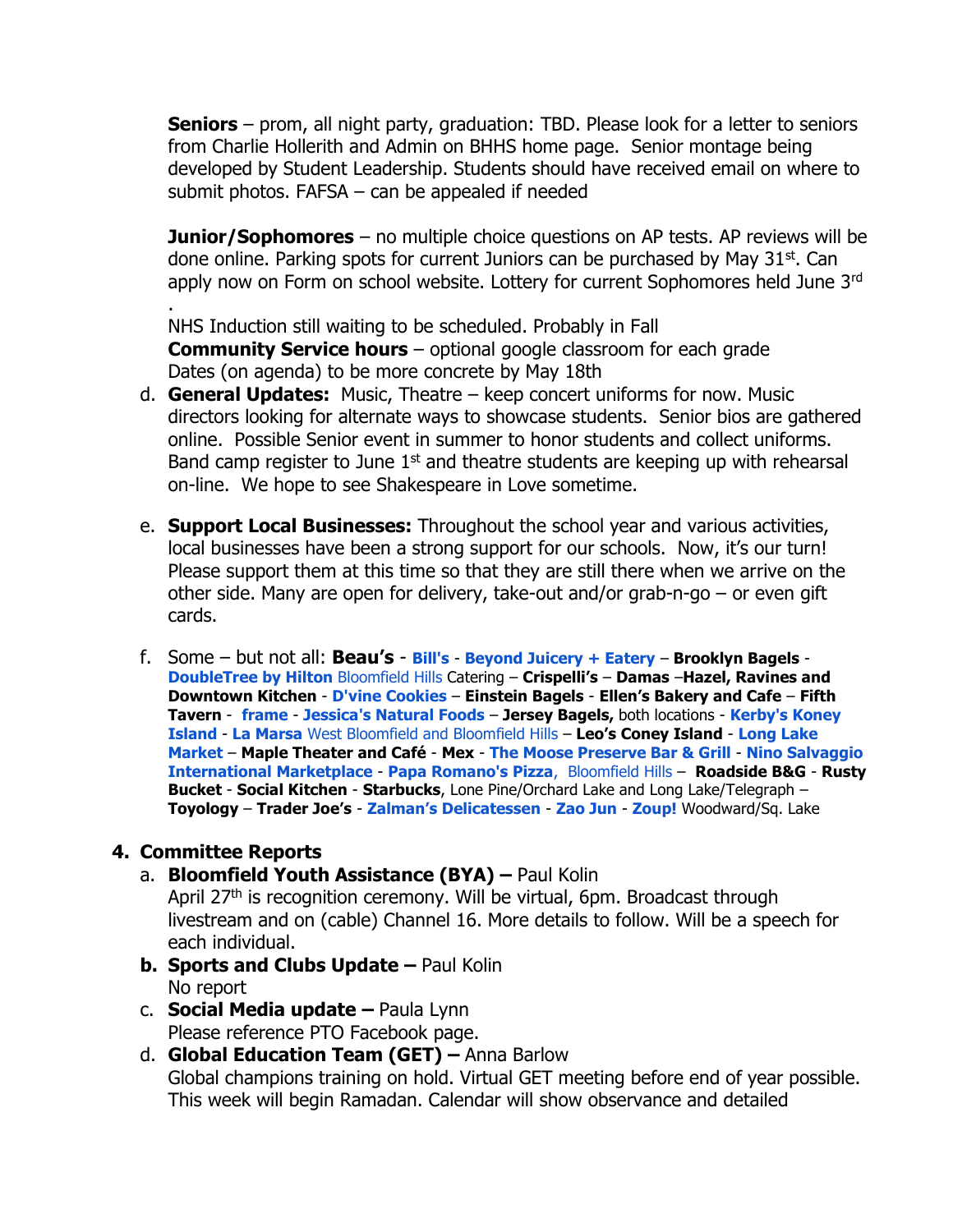information on it. Social and emotional learning is in place. The learning plan is in place.

- e. **Parent Advisory Committee (PAC) Special Education –** Jennifer Perrone Presented by Anna Barlow. Celebrate Hope meetings are now weekly. Meetings to be on Zoom. Bloomfield **Parents Advisory Committee** can be found on Facebook. There was a live QA - you can see recording on the website or PAC Facebook page.
- f. **Old/New Business:** Catherine Daneshavar 2020 Bond Initiative – August  $4<sup>th</sup>$  is new date. \$200 million bond. Link online for more information.
- 5. **Principal's Report –** Charlie Hollerith

**Summer school –** forthcoming. Will be online We are starting the calendar process for next year Scheduling process is ongoing for next year

## **Instruction for Next School Year –**

**Contingencies** (online, blended learning) What if another outbreak in the Fall? Go back on-line?

**Academic support –** all grade levels. We will look at time for hours so no loss with students and they are supported

**First week of school next year (climate and culture) –** spending first week back that they are united as Black Hawks together.

**Communication to class of 2024** to introduce them to school

**COVID-19 Health plan for building –** what will that look like?

**The Class of 2020 -** we are committed to honoring them.

**The mental health impact on all of us this school year:**

**1. Bluepoint incident and now COVID-19 –** please reach out to us for resources to help you and students

**Resources:**

**BHHS Homepage –**

**FAQ documents –** will be posted on BHHS school website

**District resources -**

**District survey feedback –** sending out weekly to students

# **Academic support (result of this semester)**

**a. Remote Learning –** Jessica Lupone

BHHS home page is communication central with resources to help parents and students through this time. Continuous plan is posted on webpage – video.

## 1. **Options over their grades determined**

#### **Seniors** –

1. **Covid credit/no credit**. Would not factor in grade. If 60% of learning

engagements completed they would receive credit

2. **Credit improvement** – 40% of grade is from March 12 then 80% of learning engagements, then a cumulative activity for 20% of grade.

Grades will not drop from what they were March 12<sup>th</sup>.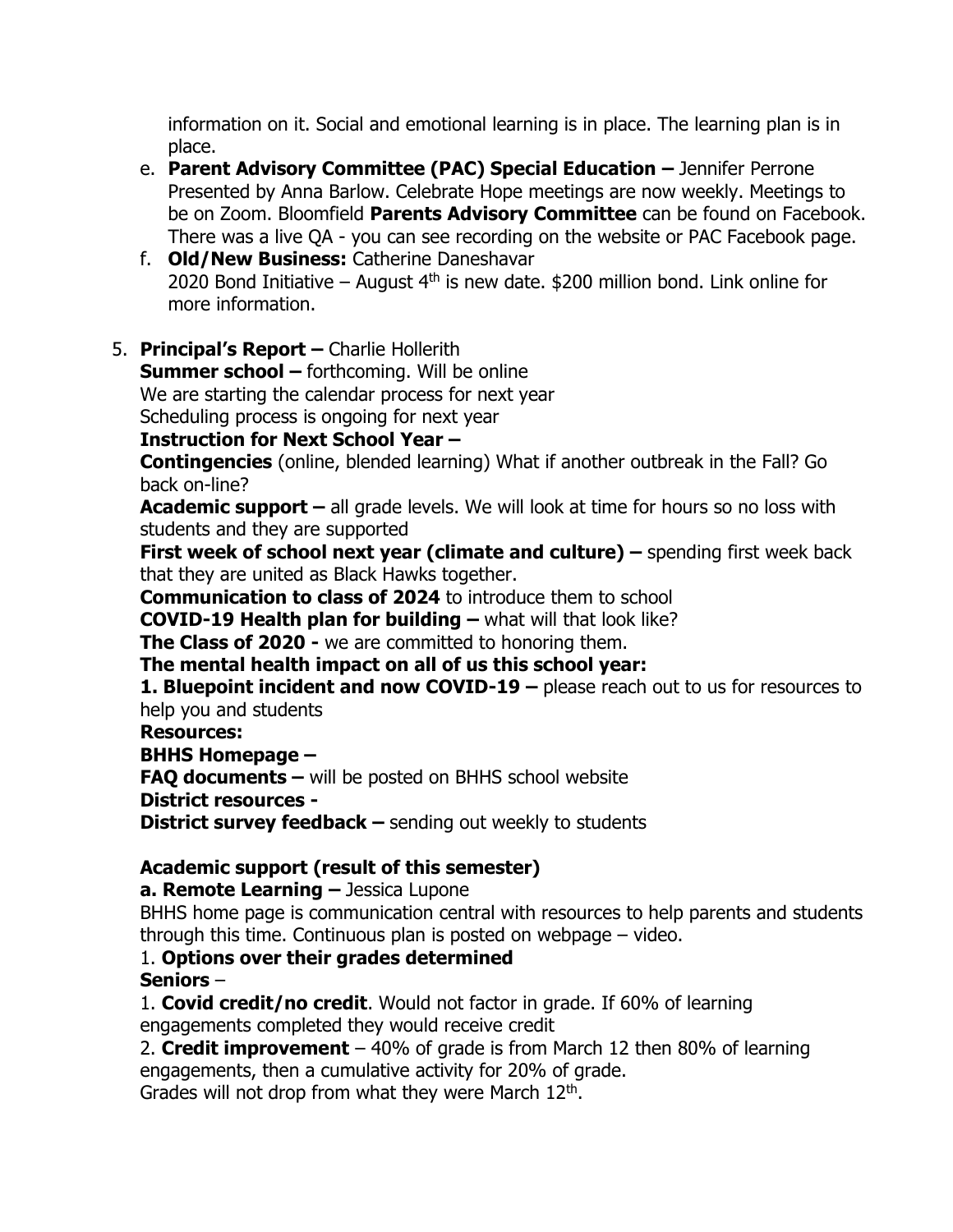3. **Take credit from March 12th** then complete the 80% of learning engagements **Grades 9-11: Only 2 options**

#### 1. **Covid credit or no credit** (see above)

#### 2. **Grade improvement option** (see above)

Office hours are not part of learning engagement. If a teacher says they must attend office hours then yes, they are engagement. Students not required to attend office hours. Students may complete and reach out to teachers to complete anything listed prior to March 12<sup>th</sup>.

June 1 is deadline to determine what grading option you wish to take. Must complete 60% of engagements to have a choice. Email teacher if you have questions. Teachers will reach out if your student is not engaged. Students have till May 18<sup>th</sup> to complete assigned work, prior to March 12<sup>th</sup>

**Credit/No Credit on the transcript for second semester** – counselors working with colleges. No harm to students. On transcripts it will be noted: CC – Coronovirus Credit. CN – Coronoavirus No Credit

Jessica will post an FAQ on website with questions and office hours. Every course has 5 learning engagements for a 2 week period. If issues with that or if you have any questions, reach out to Jessica/Charlie. Cumulative activity will be ready end of May for seniors and June for rest of the grades. Idea here is to do no harm. **Credit option for each class – you can have a mix.** 

# **b. Counselors** – Melanie

March 17<sup>th</sup> communication sent out. Counselors are available Monday thru Friday via telephone, email and virtual contact. Continuing with weekly newsletter, going out every Monday. Virtual day – plans after graduation. Counselors will highlight and celebrate it for all seniors. Asked to submit google doc via BHHS Decision Day 2020. Working on a virtual presentation for senior honor night. Online memory book – copy of senior honor night.

#### **c. Google classroom for each grade –** Brian

Each week it will be updated with activities. Updated - taking virtual college tours, links to prepping standardized test. Weekly basis correspondence on checking – in form on how you are doing on a 1-5 scale. Would like counselor to contact me or not? Pushing out social lessons to students as well.

Course requests for next year – will start building master schedule for next year.

#### **d. Naviance –**

Will continue with for 2019-2020.

IEP meetings to continue during covid-19 along with 504 meetings.

Standardized testing – PSAT/SAT/MSQ testing – SAT for 11 graders this spring will be moved to fall semester. Sept or October. Date to come. Test no cost. From August to December you can take 2<sup>nd</sup> SAT test at family's expense. College Board has exams and they will take place regardless of school closures. Can take virtually online.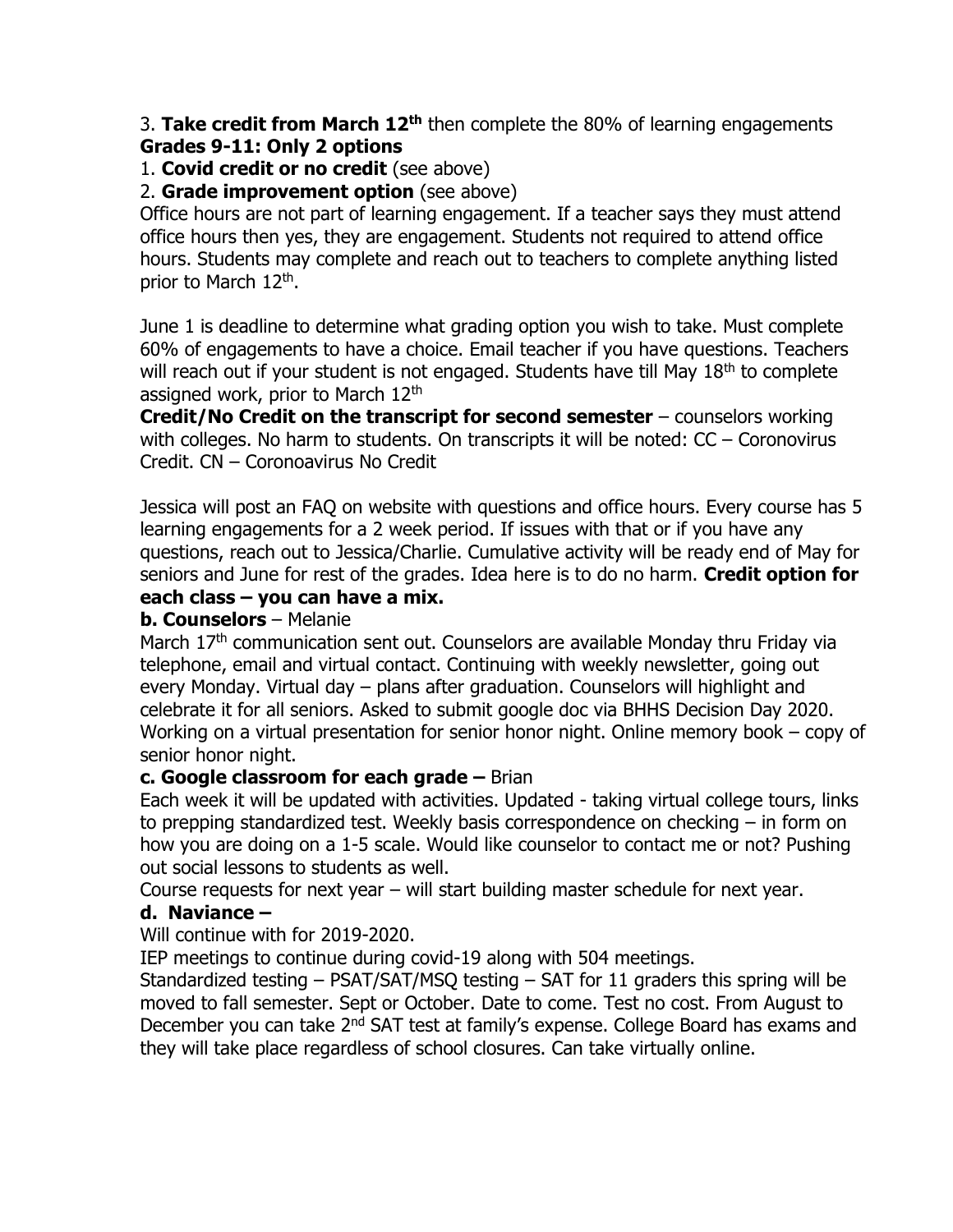Several universities have begun to go test optional – no requirement of SAT or ACT to be applying in the fall as a senior. List will come through google classroom postings. Michigan and MSU – don't know yet of test policy.

College 101 night for juniors, is still a go. May 26th is new date at **6:30pm**

## **e. Student Activities –** Jessica Lupone

1. Performing Arts Honors Night – working on a virtual Honors Night. TBD sometime in May

2. NHS Induction Ceremony – done in Fall. Letters went out last Friday for acceptance.

3. District Art Show – show has been cancelled. May consider doing something early in Fall.

4. College Night 101 for juniors – will be done virtual

5. Seniors Honors Night – counselors working on virtual presentation Model graduation – working on

Graduation rehearsal and breakfast – depend on graduation ceremony

Senior Graduation location – all concerts cancelled for June at DTE. We are working on alternate plans for graduation. In next weeks will have an answer

Caps and gowns/yearbooks – delivered to each seniors home vs bus drivers. TBD Prom 2020 – We have multiple dates in June to reschedule at. If we can hold event by June 30<sup>th</sup> then we will have a Prom of some sort.

All music concerts have been cancelled for this year.

Spring Play – Mary Bogrette is looking for a show in the Summer depending on restrictions

Working on plans to get underclassmen their yearbooks

Senior student leadership putting together photo/video montage from all 4 years of high school

Parking – posted on BHHS website. Juniors can purchase starting today through May  $31<sup>st</sup>$  using community pass. Incoming seniors (25) that haven't picked up their pass will not have to purchase a pass for next year. No fee. Just fill out parking application. Incoming juniors parking  $-$  form to enter junior lottery. June  $3<sup>rd</sup>$  lottery held. One parking pass per family.

## **f. Athletics –** Avis Najor/Mike Cowdrey

Virtual senior night is May  $4<sup>th</sup>$  – questionnaire out to seniors due today. Will be presented alphabetically. Can download it as a keepsake. Need 3-5 pictures.

Winter banquet and recognition – hopefully May  $1<sup>st</sup>$  if we may assemble. Banquets may happen. If not, we will go virtual. Boosters will assist.

Letters/pins/certificates – will be distributed to those that earned them. When we can assemble we will hand out. If can't assemble, they will be mailed out. For winter sports uniform collection  $-2$  dates for each sports will be set for drop off.

Online workout program – starting today on BHHS website, a 3 week workout schedule for students to do at home with you tube links. In home activities

Summer camp/training and practices – not sure yet.

Fall tryouts – hoping to start August  $10<sup>th</sup>$  (football) August  $12<sup>th</sup>$  for other sports.